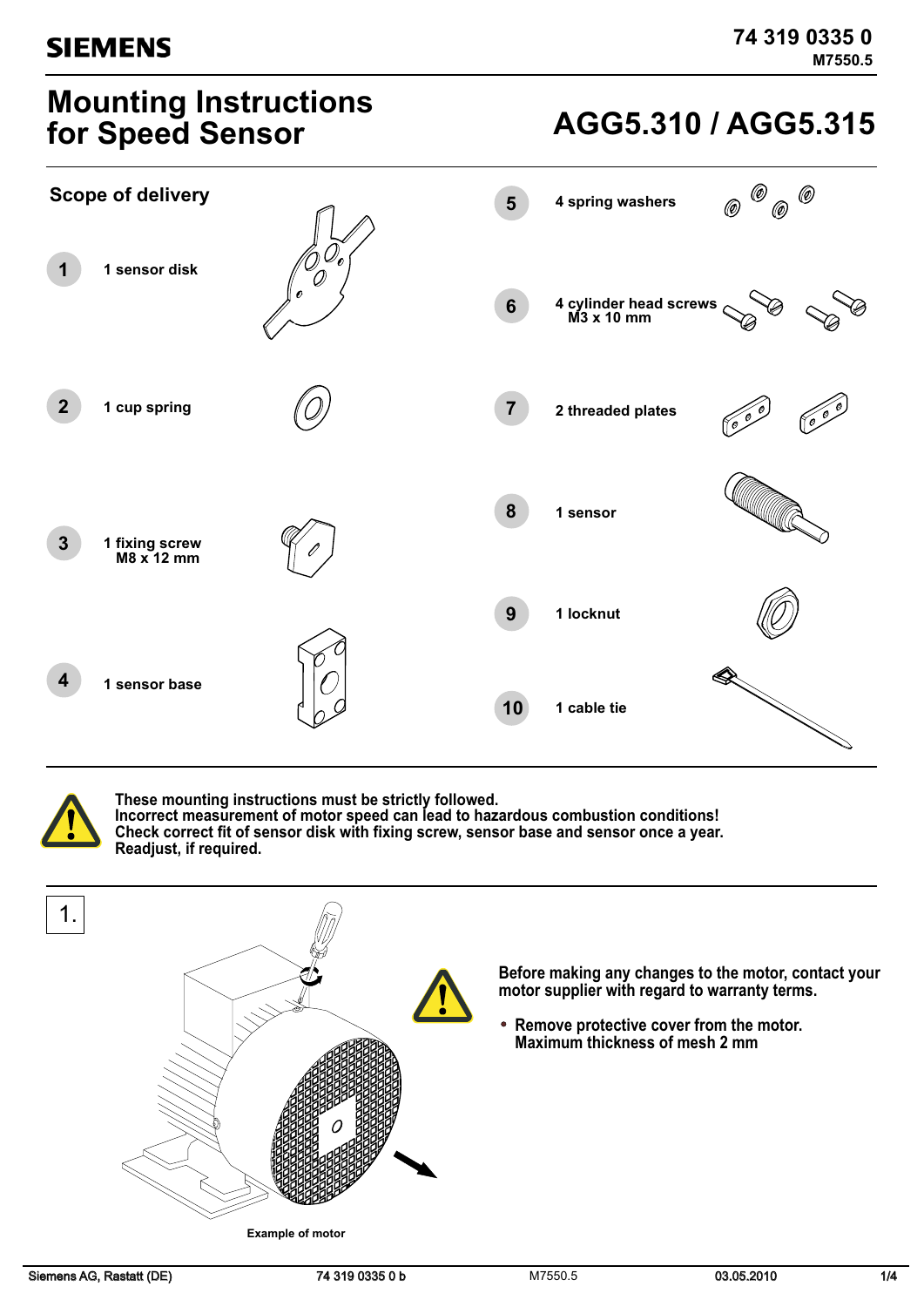

- **Drill a central hole with a minimum depth of 18 mm into the motor´s drive shaft. Core hole dia. 6.8 mm**
- **Cut thread M8 x 15 mm. Threaded hole must accept screw M8 x 12 mm**







**1**  $\bullet$ **Fit sensor disk while observing the motor´s direction of rotation (see illustrations above)**

**Small sensor disk (50 mm dia.) for drive shaft dia. 15...50 mm (set AGG5.310)**

**Large sensor disk (70 mm dia.) for drive shaft dia. 51...70 mm (set AGG5.315 on request)**

 $\bullet$ 1) and cup spring  $(2)$ **Fit sensor disk and cup spring (IMPORTANT) to the motor´s drive shaft using fixing screw 3**

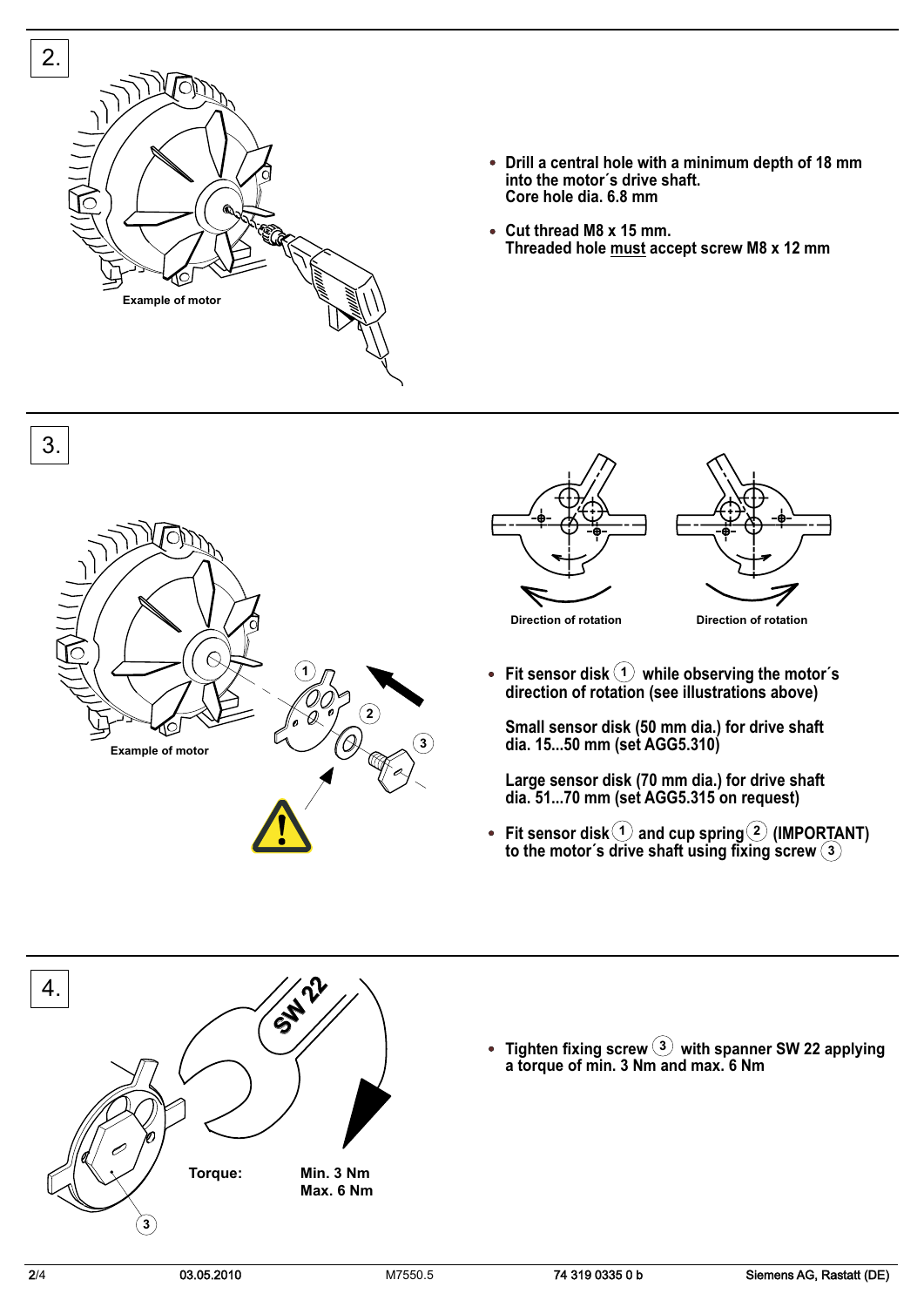



**10**

**4**

Secure sensor base  $(4)$  with the 2 threaded plates **(rear of mesh) to the mesh using the 4 spring washers (IMPORTANT) and the 4 screws M3 x 10 mm (for correct position, refer to illustration). 4 5 7 6**

**The radius of the circle drawn should intersect with the center of the sensor base hole**

**Introduce cable tie below the center of sensor**  $base(4)$  i<u>n</u> the mesh (see illustration). **Cable fie (10) will be required for securing the sensor´s cable 10 4 10**

6.

7.